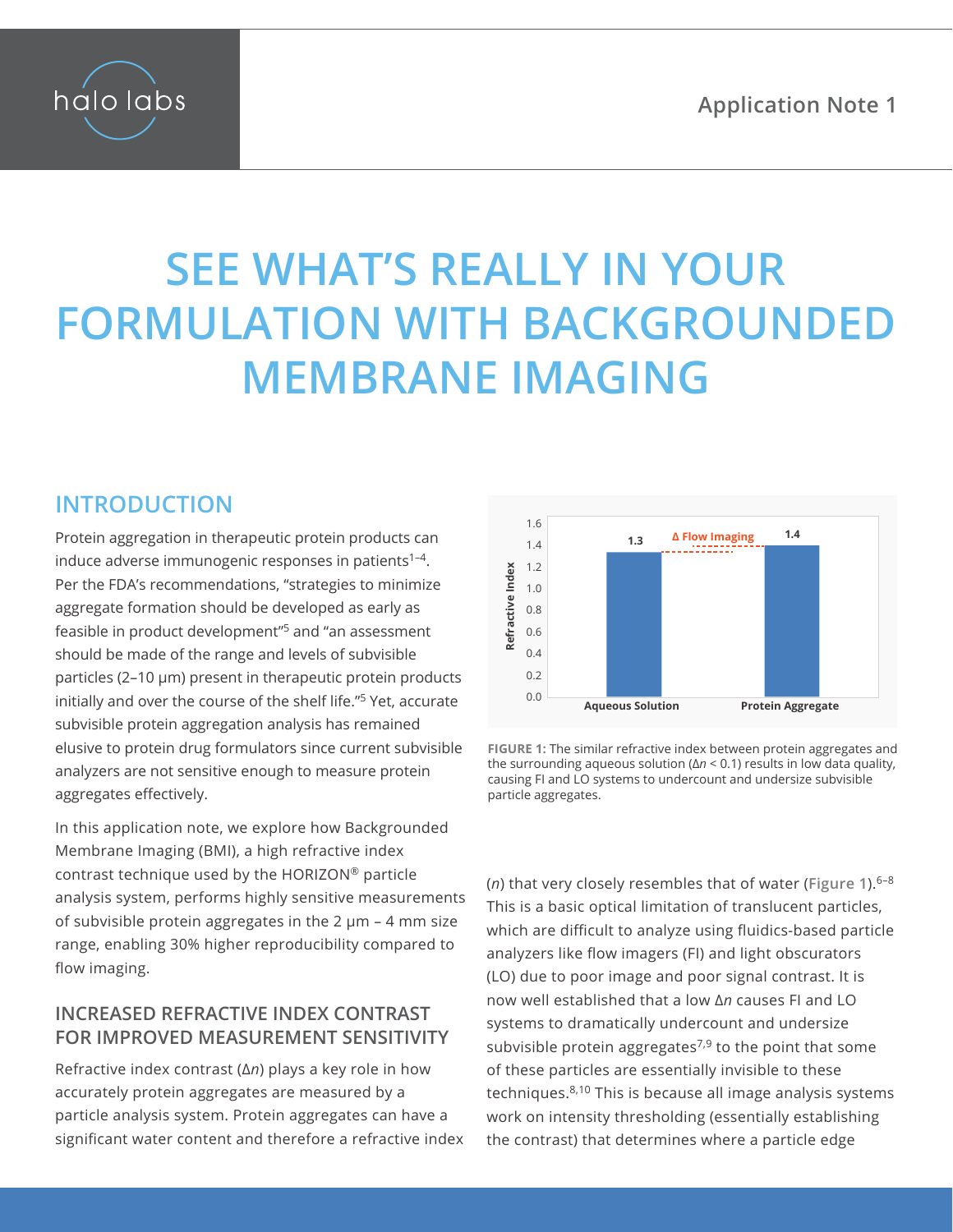

<span id="page-1-0"></span>**Figure 2:** Intensity thresholding in image analysis systems and the impact of low refractive index contrast (Δ*n*). Air particles have a large Δ*n* (a). As the refractive index contrast between the solution and the particle drops, the particle is measured as a dimmer and smaller particle (b–c).

begins and where it ends (**[Figure 2](#page-1-0)**). If measured in air (high refractive index contrast) particles are properly thresholded and sized. But as the refractive index contrast between the particles and the solution decreases, the particles will appear smaller and dimmer, as shown in **Figures 2 b,c**.

To add to the difficulty of using fluidics-based systems, excipients commonly used to decrease aggregate formation, like sucrose and polysorbate, can increase the refractive index of a formulation<sup>10</sup>, further reducing an



<span id="page-1-1"></span>**Figure 3:** Refractive index differences between protein aggregates in aqueous solutions (FI) and air (HORIZON®). The higher refractive index contrast with the HORIZON® system improves data accuracy, robustness, and sensitivity.

already small Δ*n* to negatively impact protein aggregate counts and size distribution.

To overcome the basic optical limitations of fluidic-based subvisible particle analyzers, Halo Labs developed BMI, the technique that powers the HORIZON® system. BMI enables high contrast measurements by measuring subvisible particles in air instead of aqueous solution, significantly increasing the refractive index contrast for improved count accuracy and particle size determination (**[Figure 3](#page-1-1)**). Here, we compare the particle counting sensitivity of the HORIZON® instrument with flow imagers via two studies. The first investigates the impact of particle refractive index by looking at protein aggregate count accuracy across a wide particle concentration range in a pharmaceutical solution. The second investigates the impact of solution refractive index by looking at subvisible particle counting accuracy in the presence of a common excipient at varying concentrations.

## **STUDY 1 — UNDERSTANDING THE IMPACT OF PROTEIN AGGREGATE REFRACTIVE INDEX**

### **IgG PROTEIN AGGREGATE STUDY**

IgG protein aggregates were made using an alternative stir-agitation method based on Kiese et. al.<sup>11</sup> and Mahler et. al.<sup>12</sup> Briefly, anti-streptavidin IgG1 was dialyzed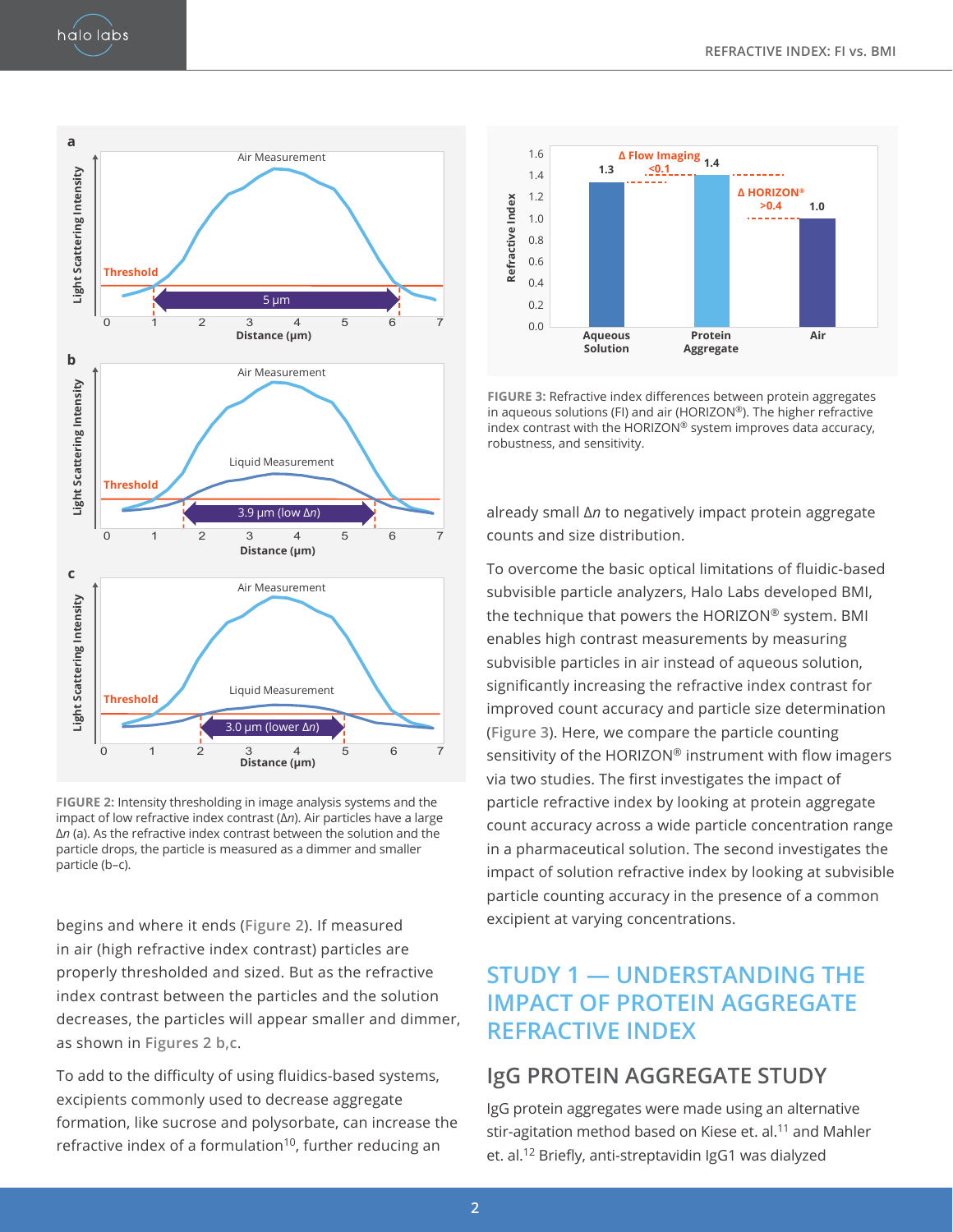halo labs

using 10 kDa MWCO Spectra/Por 7 tubing (Spectrum Laboratories). A concentration of 1 mg/mL was prepared with distilled, deionized water Milli-Q (Millipore) in 20 mM acetic acid (Fisher) adjusted to pH 5.0. The solution was stirred at 650 rpm for 24 hrs at room temperature.

The Stir Agitated protein aggregates were then serially diluted three-fold into filtered phosphate buffered saline (PBS). Each sample was run on both a HORIZON® system (N=4 wells at 50 μL per well) and a flow imager (N=3 at 100 μL measured per sample). For each 100 μL measured in the flow imager , an additional 200 μL was needed to purge the flow cell.

Particle counts for the HORIZON® system and the flow imager showed a linear response with respect to each other. However, the total particle counts measured with BMI using the HORIZON® instrument were roughly 3.26X higher than the total counts measured with the flow imager over the entire concentration range (**[Figure 4](#page-2-0)**). Additionally, the HORIZON® system produced average CVs of 14.4% using 50 µL samples while the flow imager produced average CVs of 20.1% in 300 µL samples with increasing variability as the particle size decreased. This demonstrates that the HORIZON® instrument produced more robust results with 6X less sample volume per measurement. While results from both systems exhibited the expected particle size exponential decay, the flow



<span id="page-2-0"></span>**Figure 4:** Comparison of HORIZON® and flow imager IgG particle counts. Both systems showed a linear response, but the HORIZON® system demonstrated increased sensitivity, detecting 3.26X more particles compared to flow imager for this formulation. 95% confidence interval of the linear fit (light blue).



<span id="page-2-1"></span>**Figure 5:** Particle size distributions as a function of counts for HORIZON® and flow imager. The HORIZON® system consistently detected more particles in every size bin compared to flow imager, with differences becoming more dramatic as particle size decreases.

imager counted significantly less particles in size bins <10 µm, suggesting that the refractive index is a bigger factor in these measurements (**[Figure 5](#page-2-1)**).

## **STUDY 2 — UNDERSTANDING THE IMPACT OF SOLUTION REFRACTIVE INDEX**

#### **EXCIPIENT EFFECT STUDY**

Protein aggregates made of immunoglobulin G (IgG) antibody were generated using the periodic interfacial compression method described in Bee et al.13 Briefly, IgG protein was diluted into pH 7.4 phosphate buffer saline then filtered using 0.2 μm pore size sterile filters. Samples were then rotated at 15 rpm for 3 hrs at 22 °C room temperature.

Solutions of interfacially compressed IgG aggregates were each formulated with varying sucrose concentrations from 0 to 20% w/v. Sucrose solutions were prepared using crystalline sucrose (Fisher, catalog #S2-500GM) dissolved into distilled deionized water. A 100% stock sucrose solution was prepared by mixing 100 mg sucrose into 100 mL ddH<sub>2</sub>O. The 100% stock sucrose solution was then diluted into 50% (50:50 stock sucrose:particles) and a 20% sucrose solution + particles (20:30:50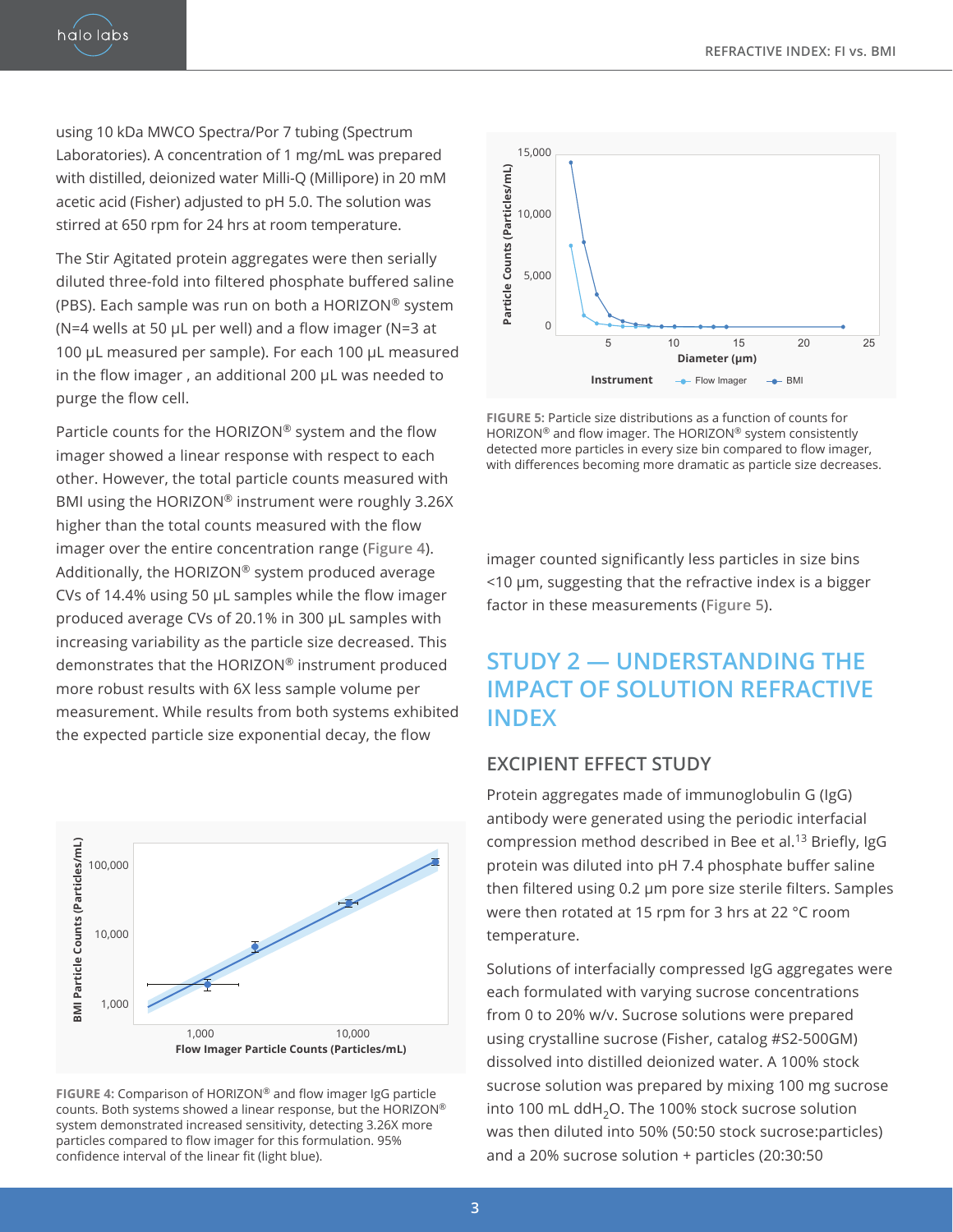

<span id="page-3-0"></span>**Figure 6:** IgG particle counts in varying sucrose concentrations. The HORIZON® system generates accurate particle counts even in the presence of increasing concentrations of sucrose.

sucrose:water:particles) and the 10% sucrose solution (10:40:50 stock sucrose:water:particles). Three wells were assayed on the HORIZON® system for each sucrose concentration (N=4), at a volume of 50 μL each.

Sucrose concentrations had no impact on the IgG aggregates particle count measured with the HORIZON® system. All results gave expected measurements with the average CV for IgG aggregates = 5.4% (**[Figure 6](#page-3-0)**). The use of IgG, a low refractive index particle, demonstrated that changing the refractive index of the solution had no affect the particles counted by the HORIZON® system.

## **CONCLUSION**

When studying the impact of protein aggregate refractive index, IgG protein aggregates analyzed on both the HORIZON® instrument and flow imager systems produced equivalent particle count trends. However, the HORIZON® system was more sensitive (measured more overall counts) and had overall lower variability with average CVs of 14.4% compared to the flow imager which produced average CVs of 20.1%. The differences in variability and

counts were most pronounced at lower concentrations and size range respectively. Given that most particles in a therapeutic drug formulation are small, the inability of flow imagers to accurately count the smallest of protein aggregates has a dramatic impact on the total number of particles measured. This can mean an undercounting by as much as 3–10X depending on the protein and formulation conditions.

High variability at low concentrations in flow imagers can pose a hurdle for early stage analysis were sample is scarce. In low volume analysis (<250 µL), the possibility of measuring fewer particles increases, therefore it is imperative to have high sensitivity measurements when already challenged by low sampling statistics.

In the excipient effect study, sucrose did not have an impact on the overall particle counts when measured using the HORIZON® system. This contrasts with previous studies comparing excipient effects on three flow imagers<sup>10</sup>. In each case, the particle counts decreased up to 30% or more using standard sucrose formulation concentrations of 0–20%. The difference between the data generated by BMI and FI can be attributed to the fact that the HORIZON® instrument is not affected by particle or solution refractive index.

Flow imagers are deeply vulnerable to the impact of refractive index when measuring protein aggregates due to their translucency and the negative impact of surfactants. Due to this basic optical phenomenon, flow imagers can dramatically undersize and undercount particles. Finding the right tool for the job will have a critical impact on data accuracy and sensitivity. Powered with BMI, the HORIZON® system provides high refractive index contrast analysis to enable accurate, robust, and sensitive subvisible particle counting from 2  $\mu$ m – 4 mm in as little as 25  $\mu$ L of sample and 96 samples in under 2 hours.  $\bigcirc$